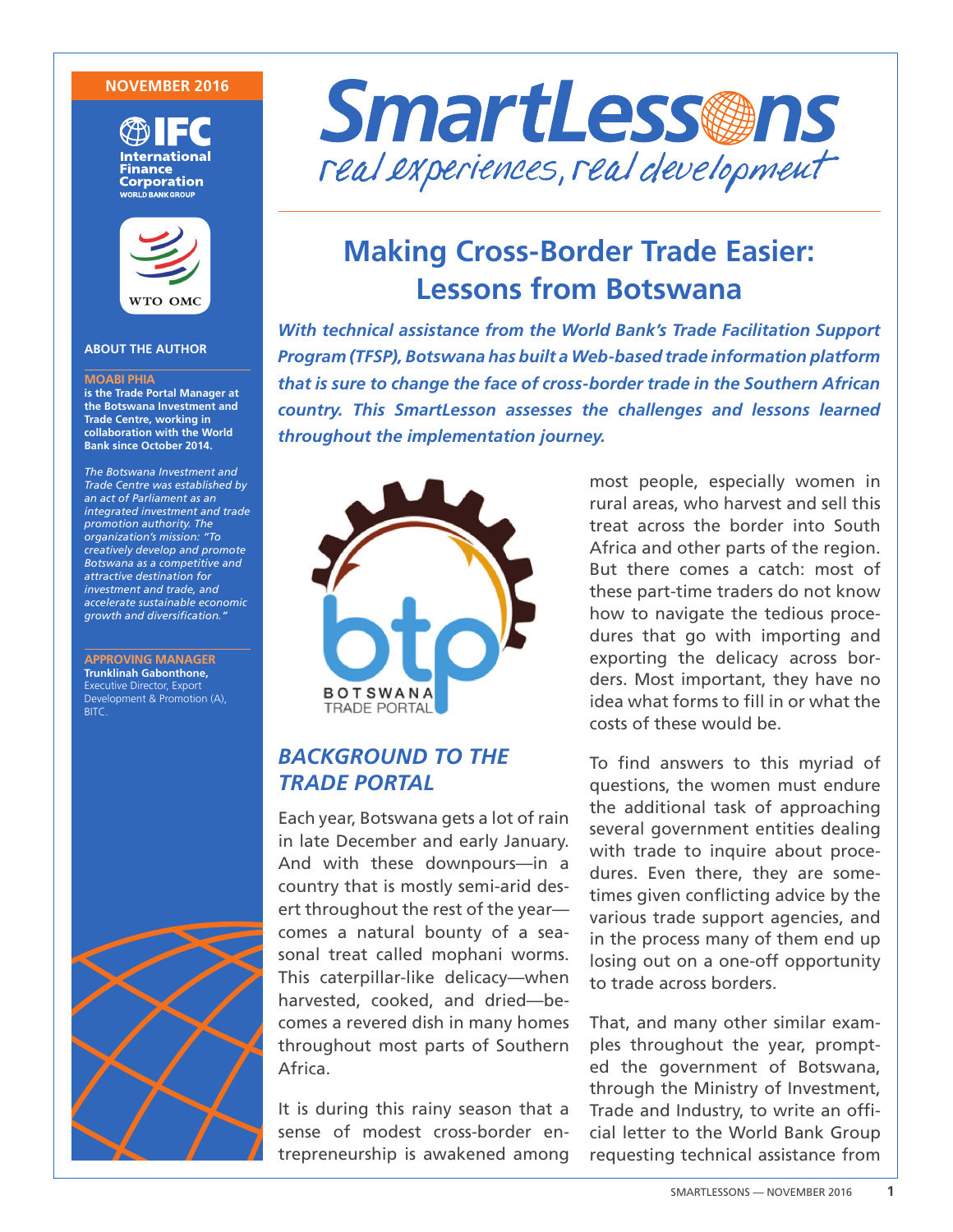

the Trade Facilitation Support Program to develop and implement the Botswana Trade Portal.

In a nutshell, the Trade Portal is an advanced Web-based system that provides comprehensive, timely, and up-to-date critical information relating to cross-border trade with Botswana, on demand, for the business community—both locally and globally. Currently, the Trade Portal is used to store all documents relating to trade in Botswana, including but not limited to prohibitions, restrictions, technical standards, sanitary and phytosanitary measures, and non-tariff measures, as well as all procedures for license application and clearance in the exportation and importation of goods.

Clearly, development of this portal is an important milestone in the country's efforts to make reliable and current information available to traders and other stakeholders. It is part of a wide range of regulatory reforms aimed at making it easier to do business with Botswana

The main objective of this initiative was to make all trade regulatory information easily and readily available to exporters and importers through a single integrated website. This would ultimately provide the much-needed transparency and predictability of trade regulations and procedures and, in doing so, increase the compliance level at border posts and consequently reduce the cost of engaging in cross-border trade in Botswana.

Seven months down the line—after much toiling to collect, analyze, and upload all the necessary trade-related regulations and procedures into the virtual platform—the Botswana Trade Portal was launched in the capital, Gaborone. Speaking at a glitzy launch event on January 26, 2016, the chief executive of the Botswana Investment and Trade Centre (BITC), the implementing agency of the project, aptly said that, prior to the implementation of the project, there was no single authoritative point of reference for traders and business people seeking advice on export, import, and transit of goods into and out of Botswana.

Traders, he said, had to seek information from various trade support agencies—while under considerable pressure from international buyers to deliver on supplies.

The Trade Portal currently stores information relating to existing trade regulations and procedures, including but not limited to laws, administrative procedures, guidance notes, applicable fees, forms, licenses, permits, and penalties applicable in case of breach. The Trade Portal also catalogs international, regional, or bilateral trade agreements to which Botswana is a party, including the applicable rules and requirements as well as the benefits devolving from them. At some point in the future, the Trade Portal is expected to be a building block of the proposed National Single Window, which will handle online processing of trade documents.

Establishment of the Trade Portal also served to bring Botswana into line with the World Trade Organization's General Agreement on Tariffs and Trade, which states that all trade-related information "shall be published promptly in such a manner as to enable governments and traders to become acquainted with them." This enhances transparency and competitiveness in trade, resulting in business efficiency.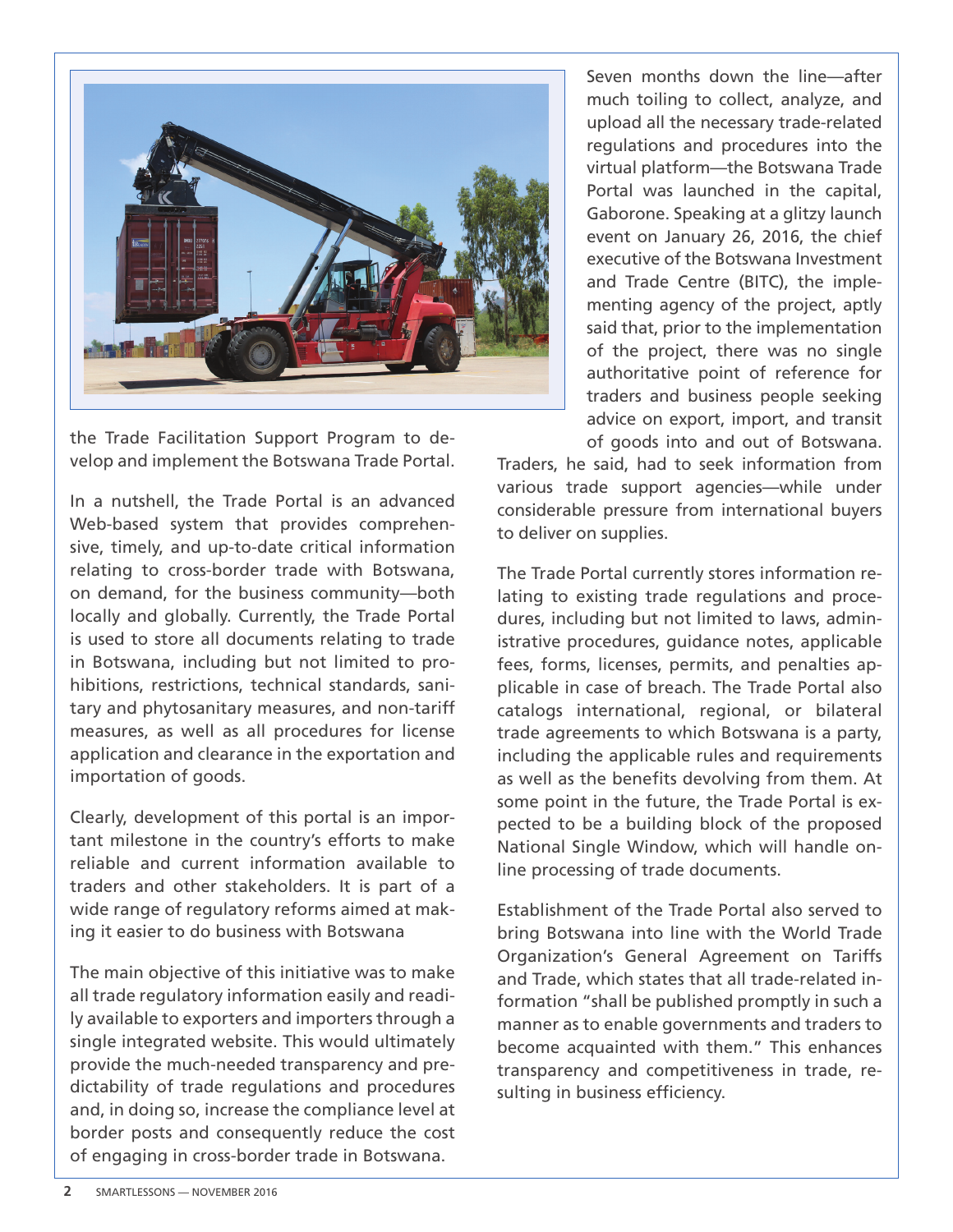## *CHALLENGES IN PROJECT IMPLEMENTATION*

The road from concept to development and on to implementation of the project was anything but smooth sailing for the implementation team. Over the seven-month period of data collection, analysis, and uploading, the most significant hurdles had to do with the need to build collaborative structures from all government departments engaged in cross-border trade, as a means to ensure project sustainability.

### *Challenge Area 1: Operational and Governance Structures*

The development of this national project required the full cooperation of all government agencies involved in the process of trade and cross-border management. As this platform contained all relevant regulations and procedures and had to be kept up to date at all times, it was important for the government to commit to the initiative and ensure high-level support for it at all times. This was why the first invitation to participate had to come from the government, to make this a national initiative.

It was necessary that the government appoint a lead agency to be responsible for the project during the initial implementation and ongoing

operation. The lead agency, which was BITC, was also empowered to form and chair a steering committee responsible for policymaking and oversight of the Trade Portal. The steering committee comprised all the stakeholder ministries/agencies that play a regulatory role in the import/ export process. Also, each agency had to select a focal person who would ensure continued flow of necessary information.

With these structures in place, it was important for BITC to sign a memorandum of understanding (MoU) with the various government agencies to ensure continuity of information flow. Other options on the table to ensure adherence and compliance in-

cluded presidential decrees, directives, and other such enforcing instruments, but decision makers in Botswana determined that MoUs would serve the purpose just right—and they have.

### *Challenge Area 2: Data Collection*

With all the governance structures and enabling environment in place, the lead agency, together with the appointed consulting team, Nathan Associates, started the laborious task of collecting and analyzing data from the various government agencies for uploading—not an easy task! The first major hurdle had to do with the need to convince certain government entities to share their prized documents and tariff books and find time to validate and take ownership of all procedures and processes outlined. This is where the signing of the MoUs proved very handy—supported by a careful, patient process for building mutual rapport and agency buy-in.

#### *Challenge Area 3: Project Sustainability*

A critical phase of the implementation process was to ensure that once the World Bank consulting firm, Nathan Associates, was out of the picture, BITC as the lead agency in the project would be able to keep going on a day-to-day basis, including keeping the Trade Portal fully functional and the information current. To do



Ongoing trade activity at the Botswana/Zambia border. In August 2007, the governments of Zambia and Botswana announced a deal to construct a bridge to replace the existing ferry in order to boost trade between the two countries. (Photo courtesy of BITC)